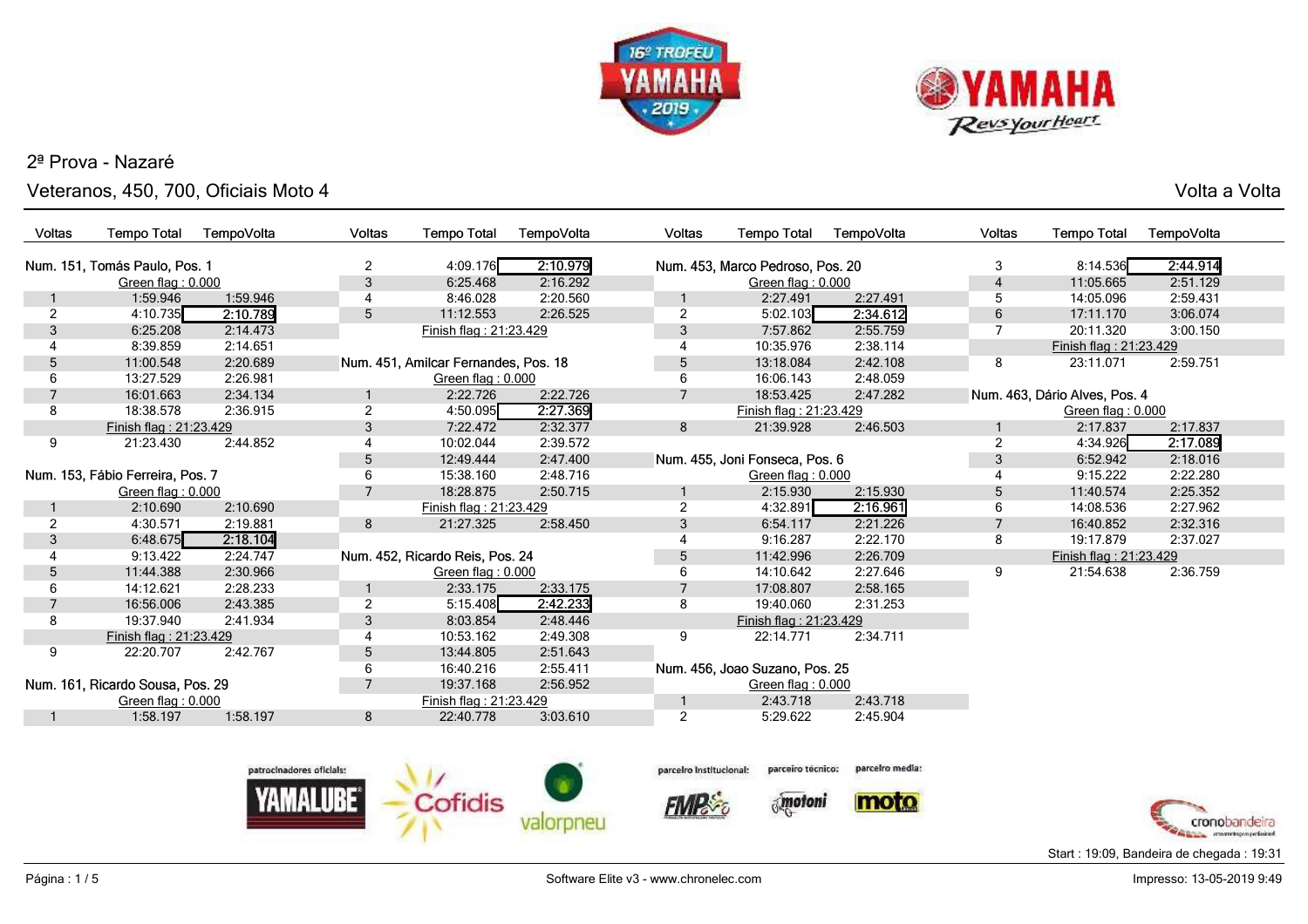



Veteranos, 450, 700, Oficiais Moto 4

|  | Volta a Volta |
|--|---------------|
|  |               |

| Voltas                                | <b>Tempo Total</b>           | TempoVolta   | <b>Voltas</b>  | <b>Tempo Total</b>               | TempoVolta | <b>Voltas</b>  | <b>Tempo Total</b>               | TempoVolta | <b>Voltas</b>  | <b>Tempo Total</b>           | TempoVolta |
|---------------------------------------|------------------------------|--------------|----------------|----------------------------------|------------|----------------|----------------------------------|------------|----------------|------------------------------|------------|
|                                       | Num. 467, Rui Sousa, Pos. 30 |              | 6              | 16:43.908                        | 2:53.918   | 9              | 23:00.026                        | 2:45.688   | 4              | 10:31.115                    | 2:43.060   |
|                                       | Green flag: 0.000            |              | $\overline{7}$ | 20:26.514                        | 3:42.606   |                |                                  |            | 5              | 13:16.107                    | 2:44.992   |
|                                       | 2:12.022                     | 2:12.022     |                | Finish flag: 21:23.429           |            |                | Num. 604, Tiago Ribeiro, Pos. 28 |            | 6              | 16:08.076                    | 2:51.969   |
| $\overline{2}$                        | 4:26.209                     | 2:14.187     | 8              | 24:30.104                        | 4:03.590   |                | Green flag: 0.000                |            | $\overline{7}$ | 18:59.169                    | 2:51.093   |
| 3                                     | 6:42.141                     | 2:15.932     |                |                                  |            |                | 2:33.768                         | 2:33.768   |                | Finish flag: 21:23.429       |            |
|                                       | 9:00.700                     | 2:18.559     |                | Num. 602, Tiago Santos, Pos. 15  |            | 2              | 4:57.033                         | 2:23.265   | 8              | 21:53.958                    | 2:54.789   |
| 5 <sup>5</sup>                        | 11:29.412                    | 2:28.712     |                | Green flag: 0.000                |            | 3              | 7:19.162                         | 2:22.129   |                |                              |            |
|                                       | Finish flag: 21:23.429       |              | 1              | 2:39.513                         | 2:39.513   | 4              | 9:43.120                         | 2:23.958   |                | Num. 609, Nuno Costa, Pos. 2 |            |
|                                       |                              |              | $\overline{2}$ | 5:10.834                         | 2:31.321   |                | Finish flag: 21:23.429           |            |                | Green flag: 0.000            |            |
| Num. 471, Leandro Ferreira, Pos. 3    |                              |              | 3              | 7:41.575                         | 2:30.741   | 5              | 23:28.711                        | 13:45.591  |                | 2:28.581                     | 2:28.581   |
|                                       | Green flag: 0.000            |              |                | 10:20.025                        | 2:38.450   |                |                                  |            | $\overline{2}$ | 4:48.646                     | 2:20.065   |
|                                       | 2:12.598                     | 2:12.598     | 5              | 13:01.440                        | 2:41.415   |                | Num. 605, Pedro Clemente, Pos. 8 |            | 3              | 7:07.741                     | 2:19.095   |
| $\overline{2}$                        | 4:26.910                     | 2:14.312     | 6              | 15:45.505                        | 2:44.065   |                | Green flag: 0.000                |            |                | 9:31.469                     | 2:23.728   |
| 3                                     | 6:42.953                     | 2:16.043     | $\overline{7}$ | 18:28.863                        | 2:43.358   |                | 2:33.066                         | 2:33.066   | 5              | 11:57.499                    | 2:26.030   |
|                                       | 9:01.155                     | 2:18.202     | 8              | 21:09.693                        | 2:40.830   | $\overline{c}$ | 4:54.896                         | 2:21.830   | 6              | 14:24.001                    | 2:26.502   |
| 5                                     | 11:26.835                    | 2:25.680     |                | Finish flag: 21:23.429           |            | 3              | 7:14.262                         | 2:19.366   | $\overline{7}$ | 16:51.671                    | 2:27.670   |
| 6                                     | 13:54.655                    | 2:27.820     | 9              | 23:56.115                        | 2:46.422   |                | 9:38.677                         | 2:24.415   | 8              | 19:21.385                    | 2:29.714   |
| $\overline{7}$                        | 16:54.441                    | 2:59.786     |                |                                  |            | 5              | 12:06.274                        | 2:27.597   |                | Finish flag: 21:23.429       |            |
| 8                                     | 19:25.468                    | 2:31.027     |                | Num. 603, Filipe Godinho, Pos. 9 |            |                | 14:42.558                        | 2:36.284   | 9              | 21:51.635                    | 2:30.250   |
|                                       | Finish flag: 21:23.429       |              |                | Green flag: 0.000                |            |                | 17:19.082                        | 2:36.524   |                |                              |            |
| 9                                     | 21:53.316                    | 2:27.848     |                | 2:34.555                         | 2:34.555   | 8              | 19:57.612                        | 2:38.530   |                |                              |            |
|                                       |                              |              | $\overline{2}$ | 4:59.216                         | 2:24.661   |                | Finish flag: 21:23.429           |            |                |                              |            |
| Num. 601, Alexandre Baptista, Pos. 27 |                              | $\mathbf{3}$ | 7:24.169       | 2:24.953                         | 9          | 22:39.286      | 2:41.674                         |            |                |                              |            |
|                                       | Green flag: 0.000            |              | 4              | 9:53.547                         | 2:29.378   |                |                                  |            |                |                              |            |
|                                       | 2:47.425                     | 2:47.425     | 5              | 12:25.061                        | 2:31.514   |                | Num. 606, Daniel Santos, Pos. 22 |            |                |                              |            |
| $\overline{2}$                        | 5:22.536                     | 2:35.111     | 6              | 15:00.161                        | 2:35.100   |                | Green flag: 0.000                |            |                |                              |            |
| 3                                     | 8:04.613                     | 2:42.077     | $\overline{7}$ | 17:34.391                        | 2:34.230   |                | 2:39.582                         | 2:39.582   |                |                              |            |
|                                       | 10:54.286                    | 2:49.673     | 8              | 20:14.338                        | 2:39.947   | $\overline{2}$ | 5:15.756                         | 2:36.174   |                |                              |            |
| $5^{\circ}$                           | 13:49.990                    | 2:55.704     |                | Finish flag: 21:23.429           |            | $\mathbf{3}$   | 7:48.055                         | 2:32.299   |                |                              |            |
|                                       |                              |              |                |                                  |            |                |                                  |            |                |                              |            |
|                                       |                              |              |                |                                  |            |                |                                  |            |                |                              |            |





**FIMPS** 

 $\delta_{\rm s}$  motoni

parcelro media:



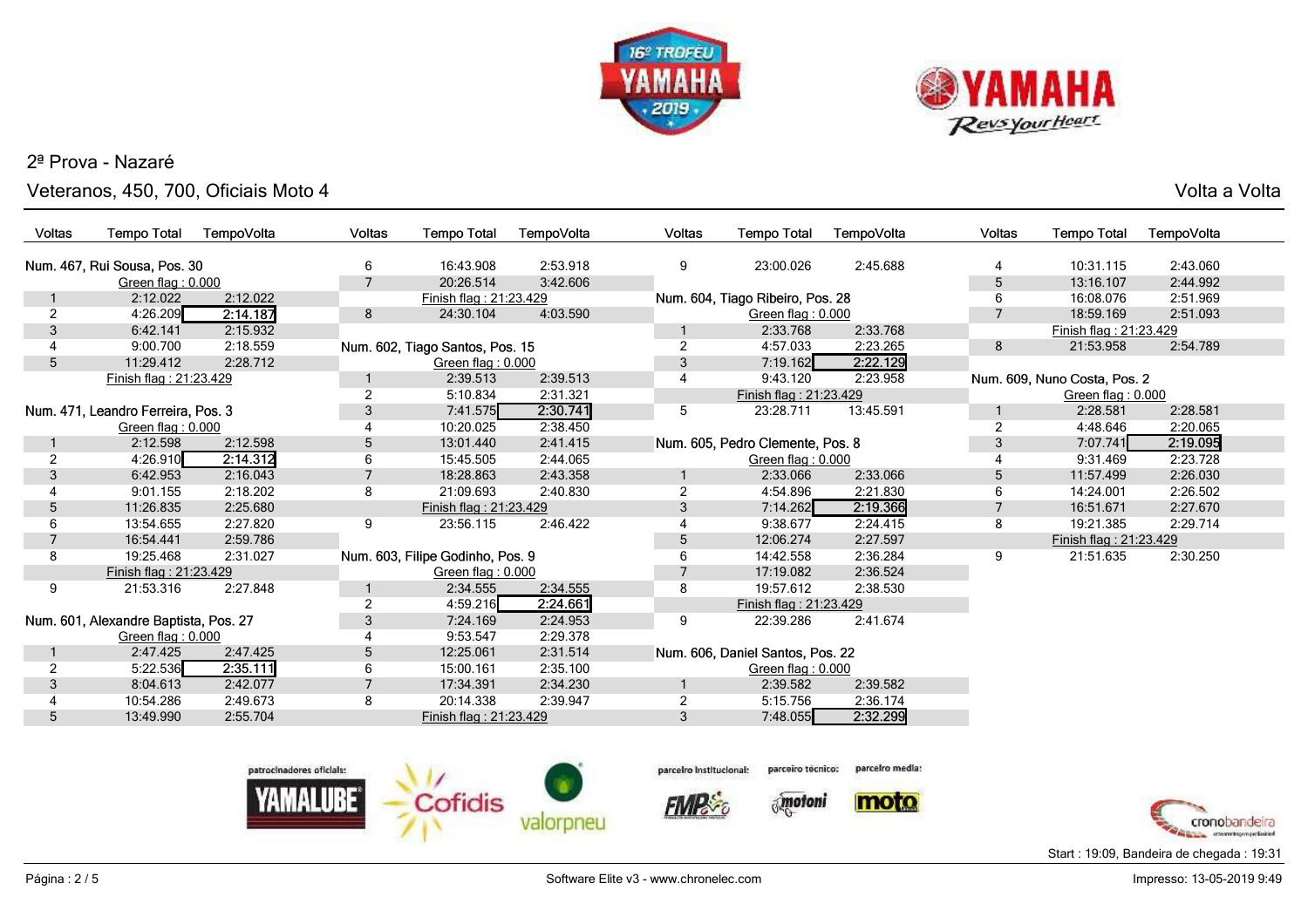



 Veteranos, 450, 700, Oficiais Moto 4Volta a Volta

| <b>Voltas</b>                  | <b>Tempo Total</b>                | TempoVolta     | Voltas         | <b>Tempo Total</b>              | TempoVolta     | <b>Voltas</b>  | <b>Tempo Total</b>                | TempoVolta | Voltas                       | <b>Tempo Total</b>               | TempoVolta |  |
|--------------------------------|-----------------------------------|----------------|----------------|---------------------------------|----------------|----------------|-----------------------------------|------------|------------------------------|----------------------------------|------------|--|
|                                |                                   |                |                |                                 |                |                |                                   |            |                              |                                  |            |  |
|                                | Num. 610, Renato Cardoso, Pos. 19 |                | 4              | 10:18.236                       | 2:35.359       |                | 17:56.344                         | 2:36.911   |                              | Num. 644, Joaquim Sousa, Pos. 12 |            |  |
|                                | Green flag: 0.000                 |                | 5              | 12:57.603                       | 2:39.367       | 8              | 20:33.224                         | 2:36.880   |                              | Green flag: 0.000                |            |  |
|                                | 2:36.978                          | 2:36.978       | 6              | 15:42.822                       | 2:45.219       |                | Finish flag: 21:23.429            |            |                              | 2:42.446                         | 2:42.446   |  |
| 2                              | 5:03.720                          | 2:26.742       |                | 18:30.237                       | 2:47.415       | 9              | 23:16.281                         | 2:43.057   | $\overline{2}$               | 5:15.336                         | 2:32.890   |  |
| 3                              | 7:32.900                          | 2:29.180       | 8              | 21:18.815                       | 2:48.578       |                |                                   |            | 3                            | 7:45.996                         | 2:30.660   |  |
|                                | 10:02.172                         | 2:29.272       |                | Finish flag: 21:23.429          |                |                | Num. 618, Tiago Ferreira, Pos. 26 |            |                              | 10:20.739                        | 2:34.743   |  |
| 5                              | 12:45.799                         | 2:43.627       | 9              | 24:12.544                       | 2:53.729       |                | Green flag: 0.000                 |            | 5                            | 13:00.045                        | 2:39.306   |  |
| 6                              | 15:47.055                         | 3:01.256       |                |                                 |                |                | 2:45.370                          | 2:45.370   | 6                            | 15:38.526                        | 2:38.481   |  |
| $\overline{7}$                 | 18:44.646                         | 2:57.591       |                | Num. 616, André Bronze, Pos. 17 |                | $\mathfrak{p}$ | 5:18.875                          | 2:33.505   |                              | 18:17.948                        | 2:39.422   |  |
|                                | Finish flag: 21:23.429            |                |                | Green flag: 0.000               |                | 3              | 7:55.799                          | 2:36.924   | 8                            | 21:00.312                        | 2:42.364   |  |
| 8                              | 21:38.466                         | 2:53.820       |                | 2:33.065                        | 2:33.065       | 4              | 10:55.646                         | 2:59.847   |                              | Finish flag: 21:23.429           |            |  |
|                                |                                   |                | $\overline{2}$ | 4:57.780                        | 2:24.715       | 5              | 13:46.542                         | 2:50.896   | 9                            | 23:38.910                        | 2:38.598   |  |
| Num. 611, David Amaro, Pos. 21 |                                   | $\mathfrak{Z}$ | 7:19.777       | 2:21.997                        | 6              | 17:15.373      | 3:28.831                          |            |                              |                                  |            |  |
| Green flag: 0.000              |                                   |                | 9:43.409       | 2:23.632                        | $\overline{7}$ | 20:14.299      | 2:58.926                          |            | Num. 661, Jose Sousa, Pos. 5 |                                  |            |  |
|                                | 2:46.549                          | 2:46.549       | 5              | 12:09.702                       | 2:26.293       |                | Finish flag: 21:23.429            |            |                              | Green flag: 0.000                |            |  |
| 2                              | 5:21.372                          | 2:34.823       | 6              | 14:43.184                       | 2:33.482       | 8              | 23:23.894                         | 3:09.595   |                              | 2:31.205                         | 2:31.205   |  |
| 3                              | 8:00.381                          | 2:39.009       |                | 17:52.289                       | 3:09.105       |                |                                   |            | 2                            | 4:50.037                         | 2:18.832   |  |
|                                | 10:42.368                         | 2:41.987       | 8              | 20:47.635                       | 2:55.346       |                | Num. 622, João Santos, Pos. 11    |            | 3                            | 7:07.679                         | 2:17.642   |  |
| 5                              | 13:25.291                         | 2:42.923       |                | Finish flag: 21:23.429          |                |                | Green flag: 0.000                 |            |                              | 9:27.614                         | 2:19.935   |  |
| 6                              | 16:13.649                         | 2:48.358       | 9              | 26:17.041                       | 5:29.406       |                | 2:36.361                          | 2:36.361   | 5                            | 11:54.934                        | 2:27.320   |  |
| $\overline{7}$                 | 18:58.078                         | 2:44.429       |                |                                 |                | $\overline{2}$ | 5:03.134                          | 2:26.773   | 6                            | 14:23.642                        | 2:28.708   |  |
|                                | Finish flag: 21:23.429            |                |                | Num. 617, Diogo Paulo, Pos. 10  |                | 3              | 7:32.139                          | 2:29.005   |                              | 16:53.826                        | 2:30.184   |  |
| 8                              | 21:41.209                         | 2:43.131       |                | Green flag: 0.000               |                |                | 10:03.189                         | 2:31.050   | 8                            | 19:26.491                        | 2:32.665   |  |
|                                |                                   |                |                | 2:38.095                        | 2:38.095       | 5              | 12:41.687                         | 2:38.498   |                              | Finish flag: 21:23.429           |            |  |
|                                | Num. 613, Tiago Silva, Pos. 16    |                | 2              | 5:07.120                        | 2:29.025       | 6              | 15:20.092                         | 2:38.405   | 9                            | 22:07.064                        | 2:40.573   |  |
|                                | Green flag: $0.000$               |                | 3              | 7:34.192                        | 2:27.072       |                | 18:00.150                         | 2:40.058   |                              |                                  |            |  |
|                                | 2:41.896                          | 2:41.896       | 4              | 10:04.309                       | 2:30.117       | 8              | 20:42.200                         | 2:42.050   |                              |                                  |            |  |
| 2                              | 5:14.374                          | 2:32.478       | 5              | 12:42.325                       | 2:38.016       |                | Finish flag: 21:23.429            |            |                              |                                  |            |  |
| 3                              | 7:42.877                          | 2:28.503       | 6              | 15:19.433                       | 2:37.108       | 9              | 23:27.929                         | 2:45.729   |                              |                                  |            |  |
|                                |                                   |                |                |                                 |                |                |                                   |            |                              |                                  |            |  |



parceiro técnico: parceiro Institucional:

**FIMPS** 



parcelro media:



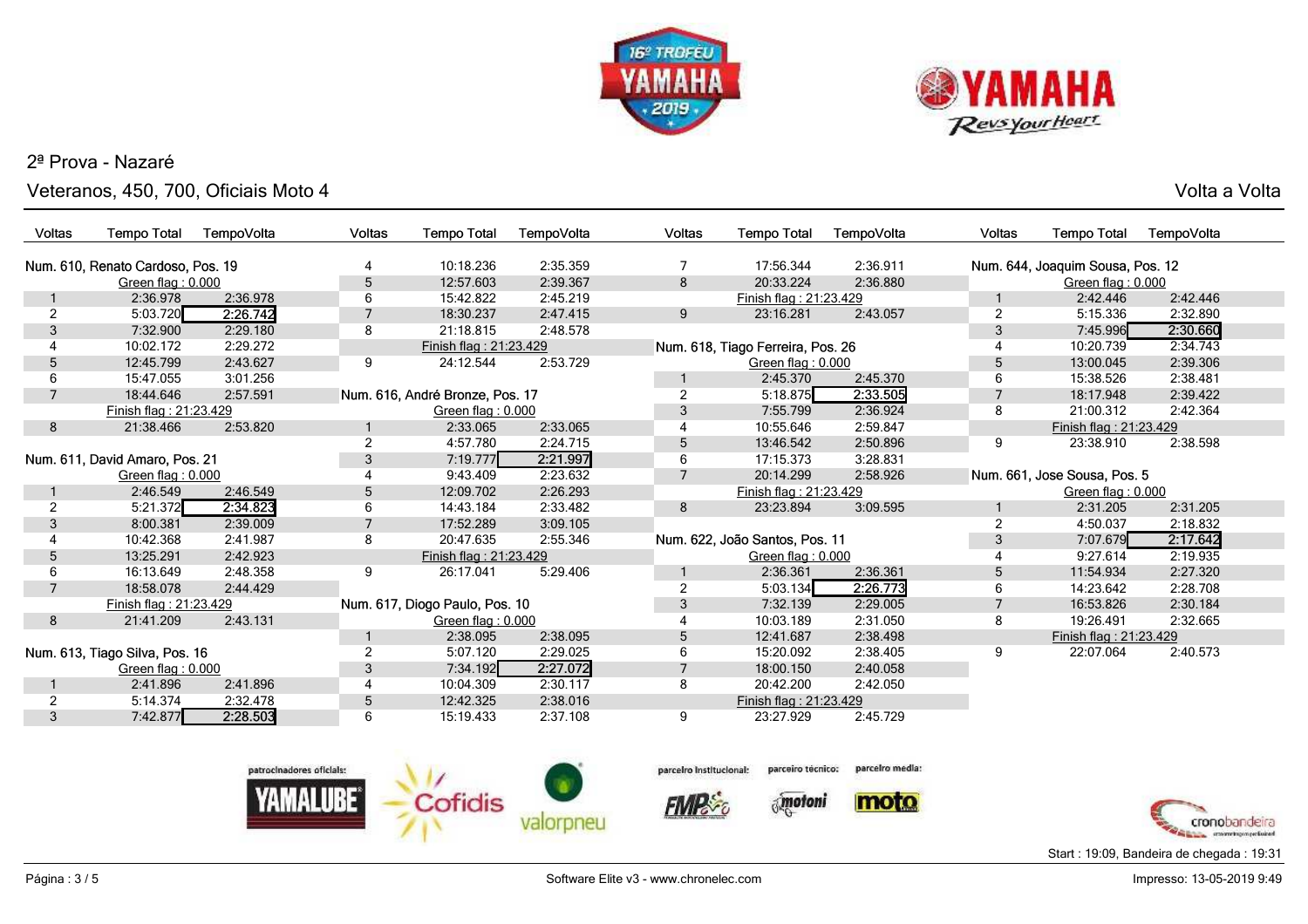



#### Veteranos, 450, 700, Oficiais Moto 4

Volta a Volta

| Voltas          | <b>Tempo Total</b>                | TempoVolta               | <b>Voltas</b>   | <b>Tempo Total</b>     | TempoVolta | <b>Voltas</b>           | <b>Tempo Total</b> | TempoVolta      | <b>Voltas</b> | <b>Tempo Total</b> | TempoVolta |
|-----------------|-----------------------------------|--------------------------|-----------------|------------------------|------------|-------------------------|--------------------|-----------------|---------------|--------------------|------------|
|                 | Num. 702, Luis Alexandre, Pos. 13 |                          | 3               | 7:55.528               | 2:32.725   |                         |                    |                 |               |                    |            |
|                 | Green flag: 0.000                 |                          | 4               | 10:29.379              | 2:33.851   |                         |                    |                 |               |                    |            |
| 1               | 2:49.363                          | 2:49.363                 | 5               | 13:04.425              | 2:35.046   |                         |                    |                 |               |                    |            |
| $\overline{2}$  | 5:23.347                          | 2:33.984                 | $6\phantom{.}6$ | 15:43.922              | 2:39.497   |                         |                    |                 |               |                    |            |
| $\mathfrak{Z}$  | 7:54.787                          | 2:31.440                 | $\overline{7}$  | 18:26.698              | 2:42.776   |                         |                    |                 |               |                    |            |
| 4               | 10:28.386                         | 2:33.599                 | 8               | 21:02.240              | 2:35.542   |                         |                    |                 |               |                    |            |
| $5\phantom{.0}$ | 13:02.692                         | 2:34.306                 |                 | Finish flag: 21:23.429 |            |                         |                    |                 |               |                    |            |
| 6               | 15:48.435                         | 2:45.743                 | 9               | 23:43.363              | 2:41.123   |                         |                    |                 |               |                    |            |
| $\overline{7}$  | 18:28.377                         | 2:39.942                 |                 |                        |            |                         |                    |                 |               |                    |            |
| 8               | 21:02.637                         | 2:34.260                 |                 |                        |            |                         |                    |                 |               |                    |            |
|                 | Finish flag: 21:23.429            |                          |                 |                        |            |                         |                    |                 |               |                    |            |
| 9               | 23:43.133                         | 2:40.496                 |                 |                        |            |                         |                    |                 |               |                    |            |
|                 | Num. 742, Rafael Sousa, Pos. 23   |                          |                 |                        |            |                         |                    |                 |               |                    |            |
|                 | Green flag: 0.000                 |                          |                 |                        |            |                         |                    |                 |               |                    |            |
|                 | 2:46.671                          | 2:46.671                 |                 |                        |            |                         |                    |                 |               |                    |            |
| $\overline{2}$  | 5:16.324                          | 2:29.653                 |                 |                        |            |                         |                    |                 |               |                    |            |
| $\mathfrak{Z}$  | 7:48.910                          | 2:32.586                 |                 |                        |            |                         |                    |                 |               |                    |            |
|                 | 10:23.225                         | 2:34.315                 |                 |                        |            |                         |                    |                 |               |                    |            |
| $5\phantom{.0}$ | 13:02.074                         | 2:38.849                 |                 |                        |            |                         |                    |                 |               |                    |            |
| 6               | 16:20.134                         | 3:18.060                 |                 |                        |            |                         |                    |                 |               |                    |            |
| $7\overline{ }$ | 19:19.904                         | 2:59.770                 |                 |                        |            |                         |                    |                 |               |                    |            |
|                 | Finish flag: 21:23.429            |                          |                 |                        |            |                         |                    |                 |               |                    |            |
| 8               | 22:29.700                         | 3:09.796                 |                 |                        |            |                         |                    |                 |               |                    |            |
|                 | Num. 747, Nelson Raposo, Pos. 14  |                          |                 |                        |            |                         |                    |                 |               |                    |            |
|                 | Green flag: 0.000                 |                          |                 |                        |            |                         |                    |                 |               |                    |            |
| 1               | 2:48.717                          | 2:48.717                 |                 |                        |            |                         |                    |                 |               |                    |            |
| $\overline{2}$  | 5:22.803                          | 2:34.086                 |                 |                        |            |                         |                    |                 |               |                    |            |
|                 |                                   |                          |                 |                        |            |                         |                    |                 |               |                    |            |
|                 |                                   | patrocinadores oficials: |                 | <b>Allen</b>           |            | parceiro institucional: | parceiro tecnico:  | parcelro media: |               |                    |            |